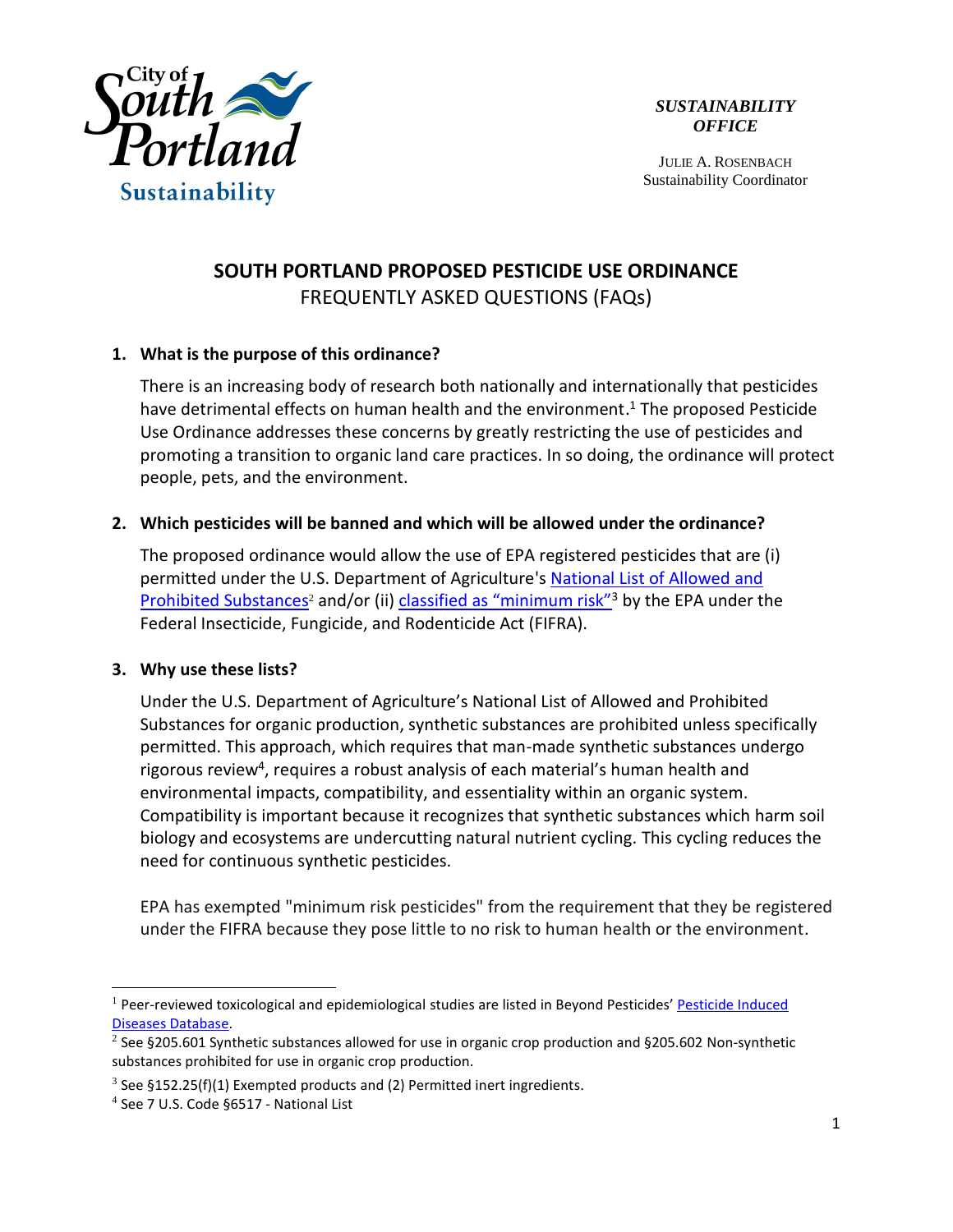

JULIE A. ROSENBACH Sustainability Coordinator

## **4. How will I know what type of products I can use?**

Two independent organizations, the [Organic Materials Review Institute](http://www.omri.org/omri-lists/download) (OMRI) and the [Washington State Department of Agriculture Organic Food Program](http://agr.wa.gov/foodanimal/organic/materialslists.aspx) review and list products which are in compliance with the National List of Allowed and Prohibited Substances. Both of these organizations maintain databases on their websites which can be searched by product, generic materials, company name, product name, or product type. Also, once the ordinance is adopted the City will develop targeted education and outreach for homeowners and retailers about approved products and organic land care practices.

# **5. Does the ordinance restrict all pesticide uses?**

The ordinance restricts pesticide use for all turf, landscape, and outdoor pest management activities. However, there are several exemptions for public health and safety and nonaesthetic uses of pesticides. These exemptions are:

- a) Commercial agriculture
- b) Pet supplies, such as shampoos and tick and flea treatments
- c) Disinfectants, germicides, bactericides, miticides and virucides
- d) Insect repellents when used in the manner specified by the manufacturer;
- e) Rat and rodent control supplies
- f) Swimming pool supplies
- g) General use paints, stains and wood preservatives and sealants
- h) Specific health and safety applications Prohibited pesticides may be used to control plants that are poisonous to the touch, such as poison ivy; pests of significant health importance such as ticks and mosquitoes; and animals or insects that may cause damage to a structure, such as carpenter ants or termites;
- i) Golf course playing surfaces applications Prohibited pesticides may be used on non-City owned golf course playing surfaces and on the tees and greens of Cityowned golf courses *provided that* the course is designated through Audubon International as a Certified Audubon Cooperative Sanctuary;
- j) Invasive insect applications Prohibited pesticides may be used to control the Emerald Ash Borer, Asian Longhorned Beetle, Hemlock Woolly Adelgid, Browntail Moth and other insects identified as invasive by the Maine Forest Service; and
- k) Right-of-way spraying Prohibited pesticides may be used by a public utility that maintains a right-of-way through the City.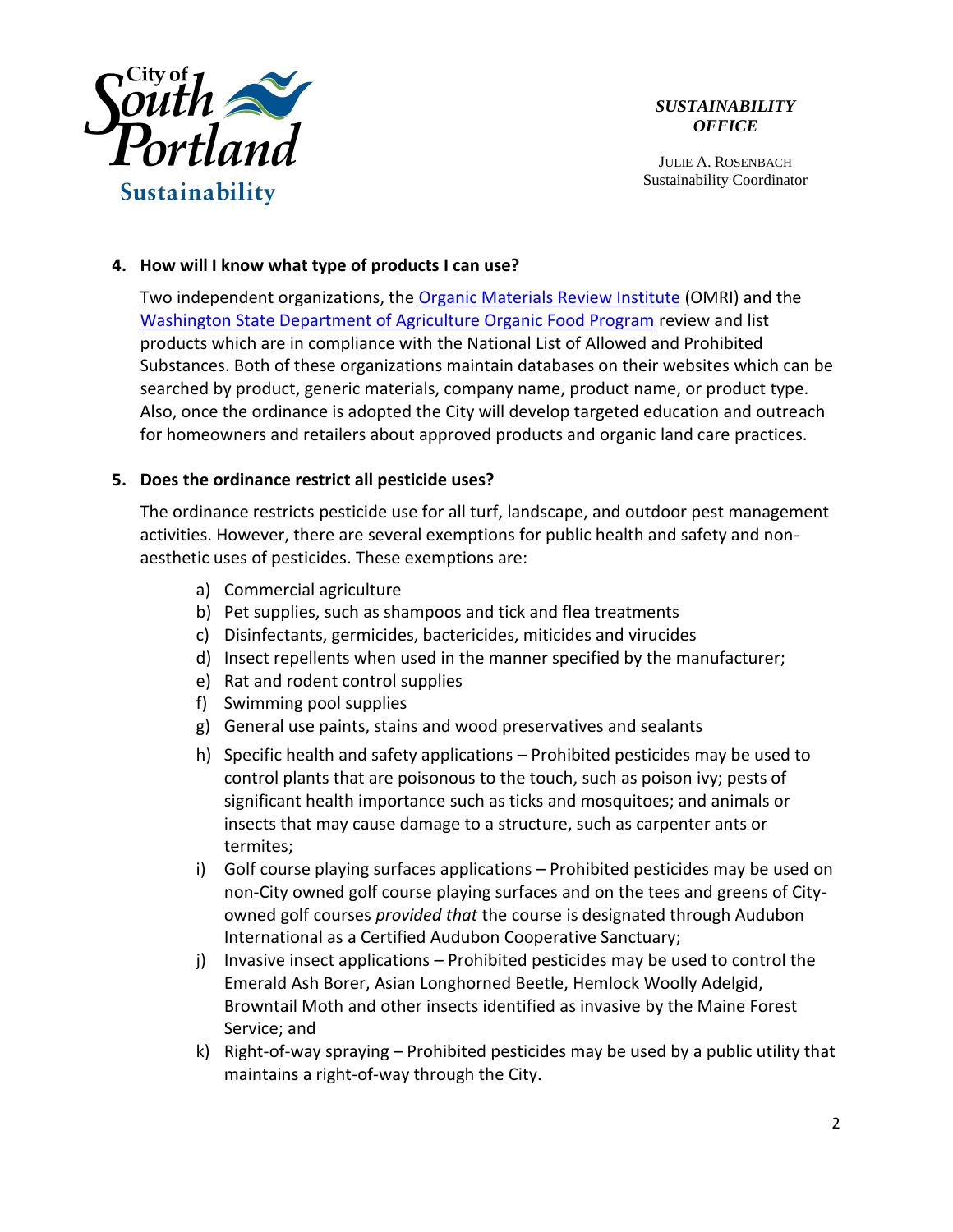

JULIE A. ROSENBACH Sustainability Coordinator

# **6. Who is affected?**

Prohibited pesticides will be restricted on public and private property, whether managed by a commercial operator, licensed applicator, a business owner or a resident.

# **7. When will the ban go into effect?**

The ban will be phased in over three years allowing for a transition to organic land care practices. The ban will go into effect for City-owned property one year after the ordinance is adopted (expt. 2017), for private property after two years (expt. 2018), and for golf courses after three years (expt. 2019).

# **8. Who will implement and oversee the ordinance?**

A seven-member Pest Management Advisory Committee (PMAC) comprised of the City's Stormwater Program Coordinator, a practicing agronomist, two licensed landscape professionals (at least one of whom is accredited in organic land care management), and three resident or taxpayer representatives will be established to oversee the implementation of the ordinance and advise the City Council and the Sustainability Coordinator regarding its efficacy. The PMAC will review waiver applications, work with the Sustainability Coordinator to develop outreach and education, issue annual reports, and conduct an evaluation of the ordinance every three years.

# **9. Can I apply for a waiver?**

Yes, for situations that pose a threat to public health and safety or for the control of invasive species that pose a threat to the environment, people may apply to the PMAC for a waiver. Applications must include a management plan without broadcast and preemptive applications, a pest identification and threshold report, and reason for requesting the use of a prohibited pesticide. A two-person sub-committee of the PMAC will review and rule on applications within five business days and appeals will be heard by the City Manager according to the following criteria:

- (1) A situation exists that threatens the public health and safety and/or where invasive species pose a threat to the environment; and
- (2) The applicant has carefully evaluated all alternative methods and materials;
- (3) The applicant will, to the greatest extent practical, minimize the impact of the application on abutting properties;
- (4) The grant of the waiver will not be detrimental to the public health, safety or welfare.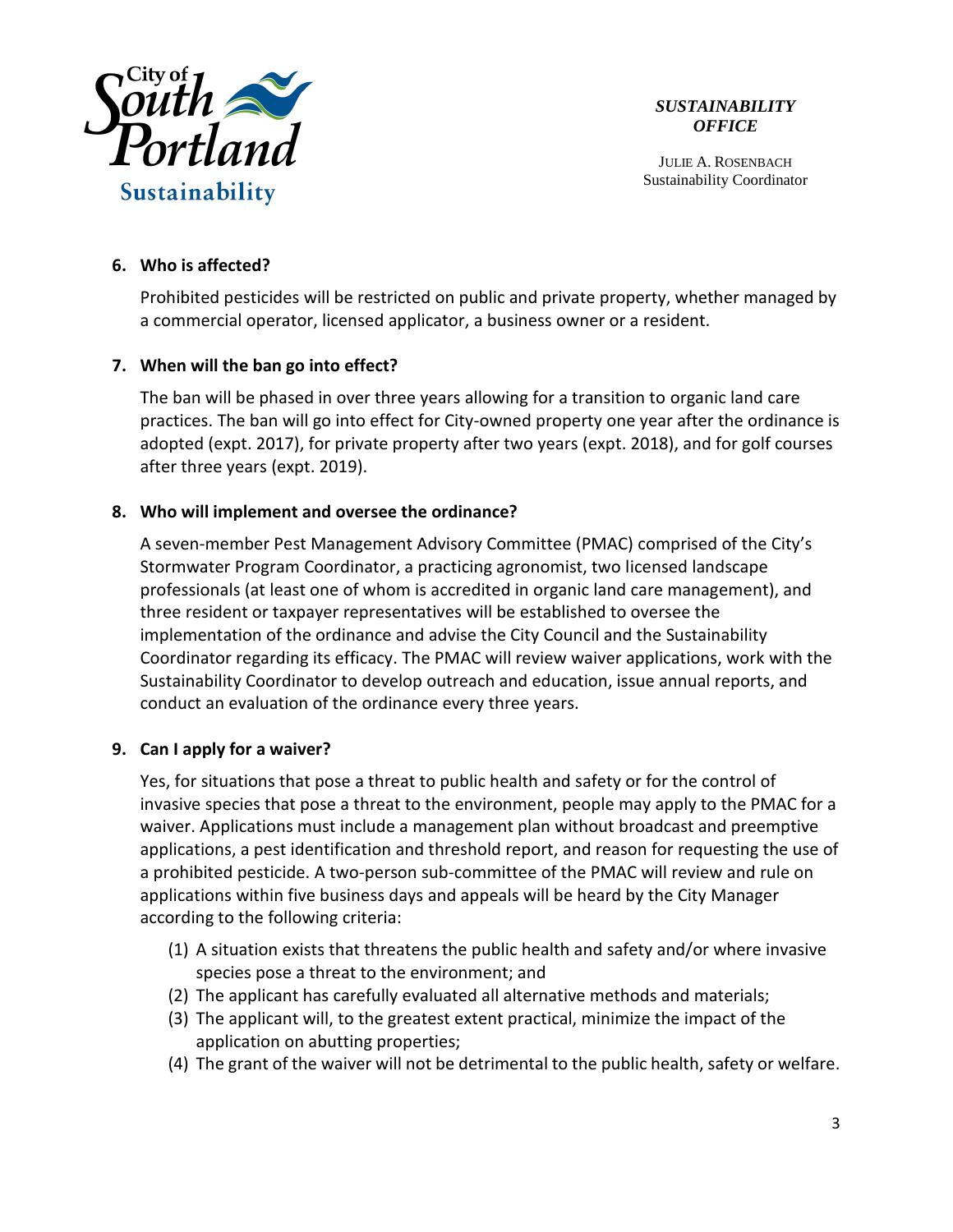

JULIE A. ROSENBACH Sustainability Coordinator

# **10. What type of notification and reporting is required?**

If prohibited pesticides are used through an exemption or approved waiver, the applicator (whether business, resident or commercial applicator) must post warning signs in compliance with Maine Board of Pesticides Control (MBPC) rules and those laid out in the ordinance. In addition, all licensed applicators are required to submit an annual summary report to the City similar to what is required by the MBPC.

### **11. How will the ordinance be enforced?**

The City's Sustainability Coordinator, assisted by the Code Enforcement Officer will enforce the ordinance. The Sustainability Coordinator will work with alleged violators to bring them into compliance by providing educational materials and advice on the use of less toxic chemicals to achieve their desired results. The Sustainability Coordinator will also maintain a listing of complaints of alleged violations. The listing will include the nature of the complaint, a summary of the situation and a brief description of how each complaint was resolved. This information will be reported on the City's website in aggregate by Assessor's tax map number (not by specific property address).

# **12. What types of education and outreach are planned?**

The ordinance includes a robust education and outreach section in recognition that a meaningful reduction of pesticide use depends on the understanding of residents and local businesses about what is allowed and how they can transition to organic land care practices. The Sustainability Coordinator will work with the PMAC to develop and implement an education and outreach program with the following components:

- a community-based social marketing campaign targeting City households and businesses
- promotion of professional education and training on organic land care practices for licensed applicators
- distribution of information and news about City practices
- SPC-TV public service announcements
- news releases and news events
- tax bill inserts
- posters and brochures made available at City events and applicable locations
- trainings, workshops, and demonstration projects
- targeted outreach to schools
- any additional methods deemed appropriate by the PMAC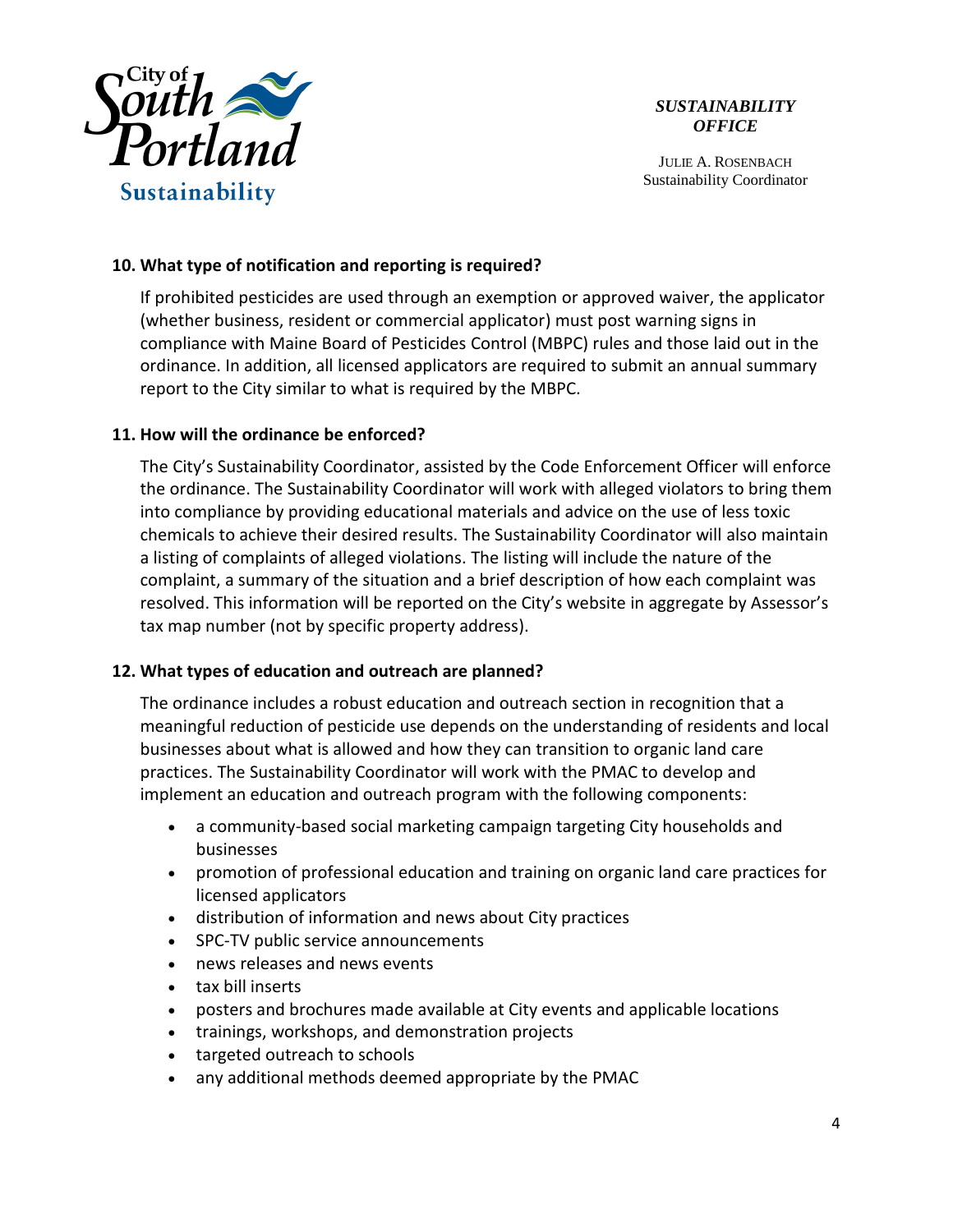

JULIE A. ROSENBACH Sustainability Coordinator

The PMAC will also work directly with retailers that sell synthetic pesticides to:

- Provide educational training for all retail store employees
- Implement a toolkit of educational materials and signage in stores to help consumers understand the ordinance and alternatives to prohibited pesticides

### **13. How much will education and outreach cost and how will it be funded?**

Education and outreach is expected to be funded through the Sustainability Office's operating budget, grants, and through partnerships with local and national organizations who are already promoting and educating people about organic land care practices as part of their mission. See the Preliminary Education & Outreach Plan.

#### **14. What have other communities done in Maine and beyond?**

There are only three examples of jurisdictions that have banned pesticide use on public and private property; Takoma Park, MD, Ogunquit, ME, and Montgomery County, MD. Several local and national jurisdictions have enacted legislation or adopted policies to reduce or eliminate pesticides in coastal areas or on public property. Over two dozen jurisdictions in Maine have pesticide ordinances. The town of Harpswell prohibits the use of the insect growth regulators (IGRs) diflubenzuron and tebufenozide and the aerial application of all IGRs and any insecticide whose product label indicates that it is harmful to aquatic invertebrates. The town of Scarborough eliminated (with exemptions) pesticide use on town-owned property and encourages the elimination of pesticides on private property through education. The town of Rockland only allows pesticides approved for organic use or exempt from EPA registration (similar to our proposed ordinance) on town-owned land. Many other communities have adopted Integrated Pest Management programs (IPM).

### **15. Will lawn and turf quality deteriorate because of the ordinance?**

Organic land care is a soil-based approach that results in healthier, more resilient plants and can meet peoples' expectations for a lush green lawn. The goal is to build the soil biology that is part of nature, use the natural processes that release nutrients, which are taken up by plants. Natural fertilizers can be used to feed and improve the soil, increasing its capacity to keep plants strong and resistant to diseases and infestations. Accompanied by proper aeration, mowing height, and watering practices, a healthy turf system will crowd out weeds and retain water.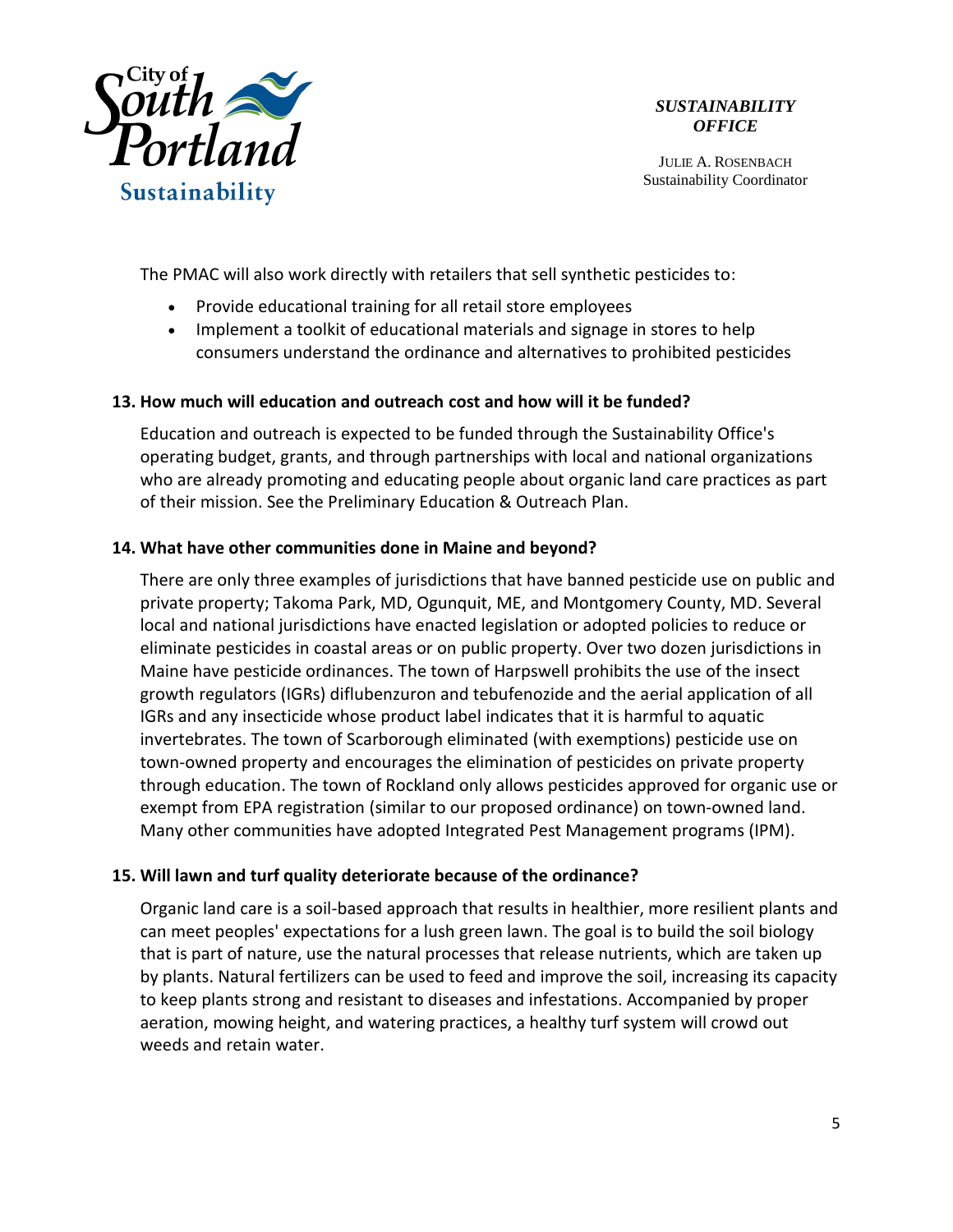

 $\overline{a}$ 

*SUSTAINABILITY OFFICE*

JULIE A. ROSENBACH Sustainability Coordinator

# **16. Are synthetic pesticides really a problem? What data do we have that indicate a cause for concern?**

For over 25 years, Friends of Casco Bay has been working to improve and protect water quality in Casco Bay, using scientific data as a critical component of its advocacy and education efforts to reduce threats to the health of the Bay.

In 2001, Friends of Casco Bay tested stormwater for pesticides at Drew Road, a South Portland waterfront neighborhood. They found diazinon and 2,4D, a component of "weed and feed" products flowing into Casco Bay.<sup>5</sup>

Having met their goal to establish the presence of pesticides in stormwater runoff in that location, Friends of Casco Bay's staff continued its sampling in other communities all around the Bay. As this map illustrates, Friends of Casco Bay sampled stormwater runoff to test for the presence of the most common pesticides in lawn care products and found detects at numerous locations.



<sup>5</sup> *[A Changing Casco Bay: The Bay Where You Work and Play Is at Risk](https://drive.google.com/file/d/0B_dTKz-k7OLmQzRlWGxFaXhwNGM/view)*, Friends of Casco Bay, 2014.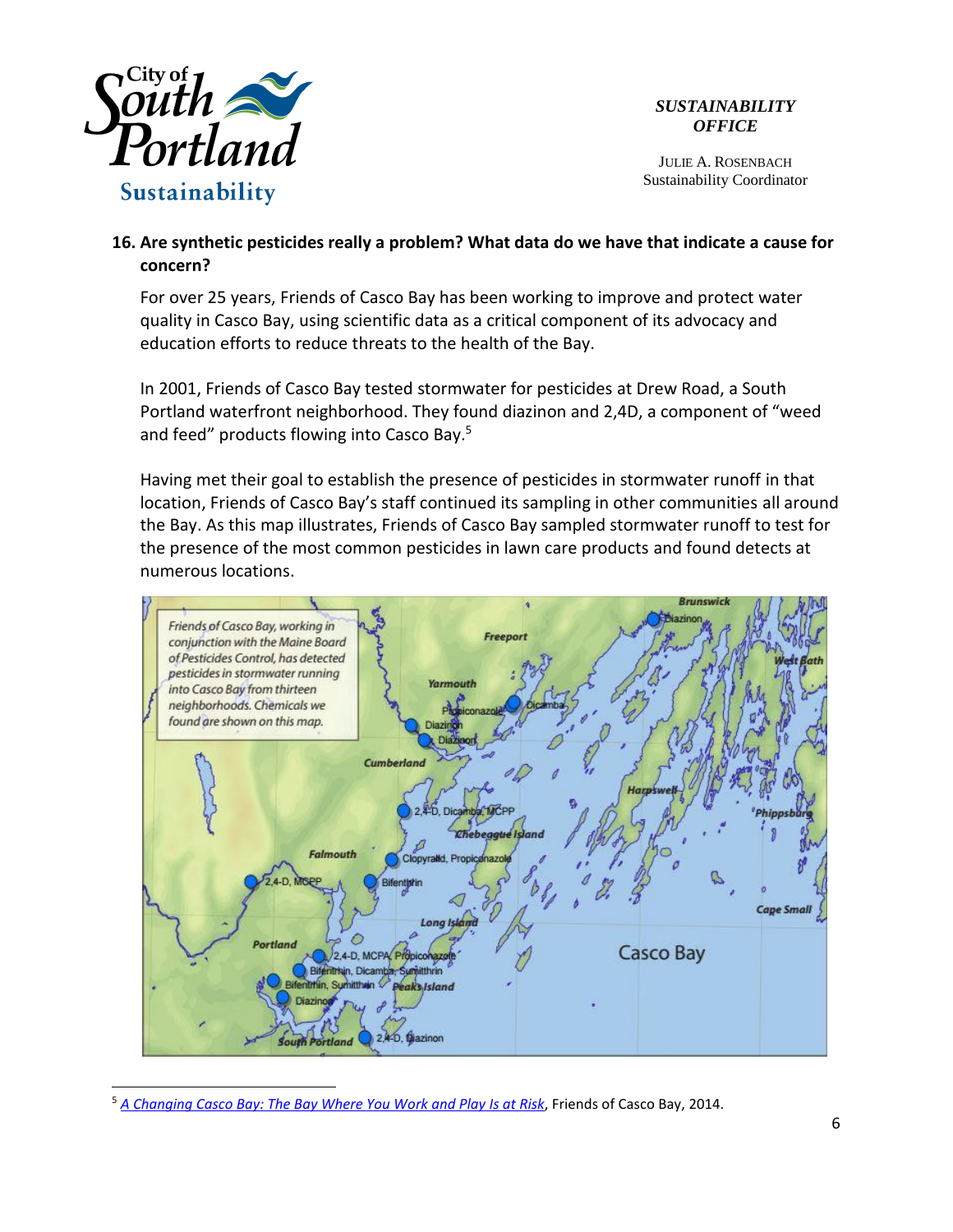

JULIE A. ROSENBACH Sustainability Coordinator

The goal of this effort was to establish whether pesticides were flowing into coastal waters from communities that border the Bay to confirm that these products were migrating into the water. This data was used to bolster Friends of Casco Bay's outreach program called BayScaping, which explains how--and why--we need to change our lawn care practices to reduce the amounts of pollutants that may end up in the Bay.

In another instance, Maine Board of Pesticides Control sediment sampling results from 2008-2010 showed findings of Bifenthrin and Sumithrin in Portland and South Portland.<sup>6</sup> Initial results of 2014 sediment samples detected Bifenthrin and Cypermethrin.<sup>7</sup> All of these sampling results indicate only a presence of pesticides. Even though concentration benchmarks cannot be established, the trends established in each sample site indicate the continued release and presence of pesticides.

The United States Geological Survey (USGS) has conducted much more robust and extensive water quality monitoring studies over the past two decades at numerous locations throughout the country in urbanized settings similar to South Portland. The results from these studies indicate that urban land uses often result in the exceedance of Aquatic Life Benchmarks (ALBs)<sup>8</sup>. According to a 2006 [USGS report,](https://pubs.usgs.gov/circ/2005/1291/pdf/circ1291.pdf) pesticides were detected in 97 percent of urban stream water samples across the United States, and exceeded human health and aquatic life benchmarks 6.7 and 83 percent of the time, respectively.

In terms of human toxicology, we know that pesticides affect peoples' health. The "Pesticide-Induced Disease Database," maintained on Beyond Pesticides' website, cites independent scientific studies that link pesticide exposure to a range of diseases, from cancer, reproductive problems, compromised immune and nervous systems, respiratory illness, Parkinson's, Alzheimer's, and learning disabilities.

# **17. Are organic pesticides safer than synthetic pesticides?**

 $\overline{a}$ 

Materials allowed under the federal organic standards are subject to a much more rigorous review than those used in conventional systems, taking into account the adverse effects associated with the chemical's life cycle (production through use and disposal), their

<sup>&</sup>lt;sup>6</sup> "[Sediment Monitoring for Pesticides](http://www.maine.gov/dacf/php/pesticides/documents2/erac/ERAC_4-18-2014_Sediment_Monitoring.pdf)" presentation, Mary Tomlinson, Maine Board of Pesticides Control, 2014.

<sup>&</sup>lt;sup>7</sup> "Interim Report on [the Environmental Risk Advisory Committee Study of Pesticides and Lobsters,](http://www.maine.gov/dacf/php/pesticides/documents2/erac/2015%20ERAC%20Report%20to%20Legislature-final-1-15-with-appendices.pdf)" Maine Board of Pesticides Control, 2015.

<sup>&</sup>lt;sup>8</sup> USGS defines water quality benchmarks as threshold values against which measured concentrations can be compared to help assess the potential effects of pesticides on water quality (and aquatic life) in hydrologic systems.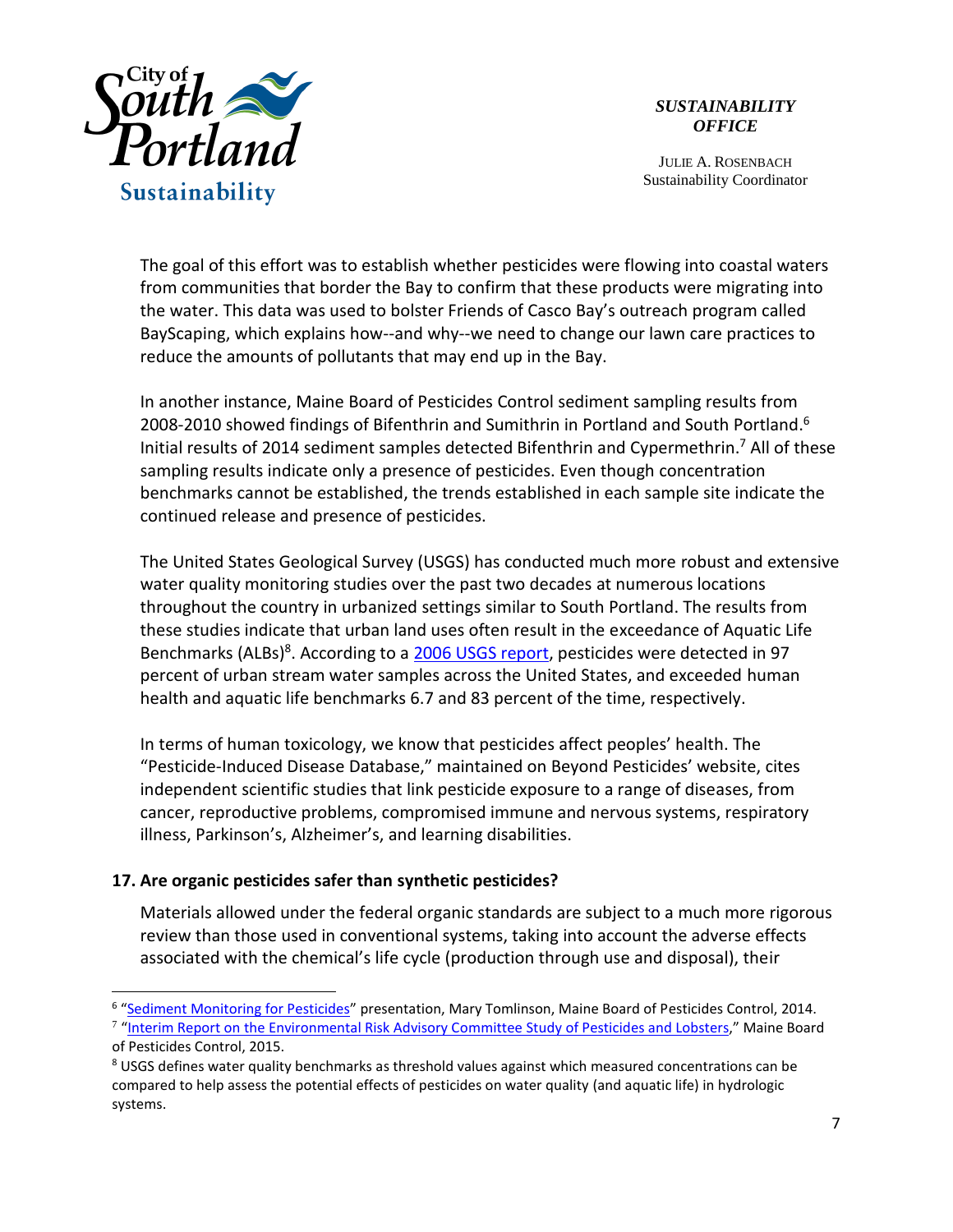

JULIE A. ROSENBACH Sustainability Coordinator

compatibility with the ecology, and the need, given the availability of alternatives. The assessments for allowed materials in the National Organic Program have resulted in the prohibition of nearly all synthetic pesticides with the exception of soaps, essential oils, sulfur, and copper.

### **18. Are organic pesticides safe?**

Allowed materials in the National Organic Program are the most strictly regulated synthetic and natural materials on the market. With that said, pesticides are design to prevent, destroy, repel, defoliate, or mitigate pests and should be handled with caution.

# **19. Are all synthetic pesticides hazardous?**

Not necessarily. The Environmental Protection Agency maintains an exemption for "minimum risk" pesticides, which pose little to no risk to human health or the environment. Several synthetic pesticide products have qualified for this exemption. Additionally, some synthetic materials are allowed under the National List of Allowed and Prohibited Substances and subject to standards of review that are tougher than those required for pesticide registration under FIFRA.

### **20. Aren't pesticides regulated for safety by the EPA and MBPC?**

Yes, pesticides are regulated for safety by the EPA and MBPC. However, the "unreasonable adverse effects standard of federal pesticide law" allows the U.S. Environmental Protection Agency (EPA) to establish allowable harm and uncertainty associated with adverse effects to people, wildlife, and the environment. Independent scientific findings have raised serious questions about the effectiveness of current regulations governing pesticide use including the lack of testing of chemical mixtures, synergistic effects, and regular noncompliance with product label directions. The risk assessment process used by EPA to register pesticides does not fully protect the most vulnerable, children, elderly, and those with pre-existing medical conditions that can be made worse by pesticide exposure.

### **21. Why are we providing an exemption for golf courses?**

The high stress nature of the land use and the closely cut greens of golf course playing surfaces make these areas more challenging to maintain with conventional pesticides. There are currently very few examples of golf courses that are being managed with organic systems. While the same soil health practices are required to manage a golf course, a lawn, or a playing field, golf courses may require a longer transition, given the intensity of pesticide use, the condition of the soil, and the playing surface management requirements.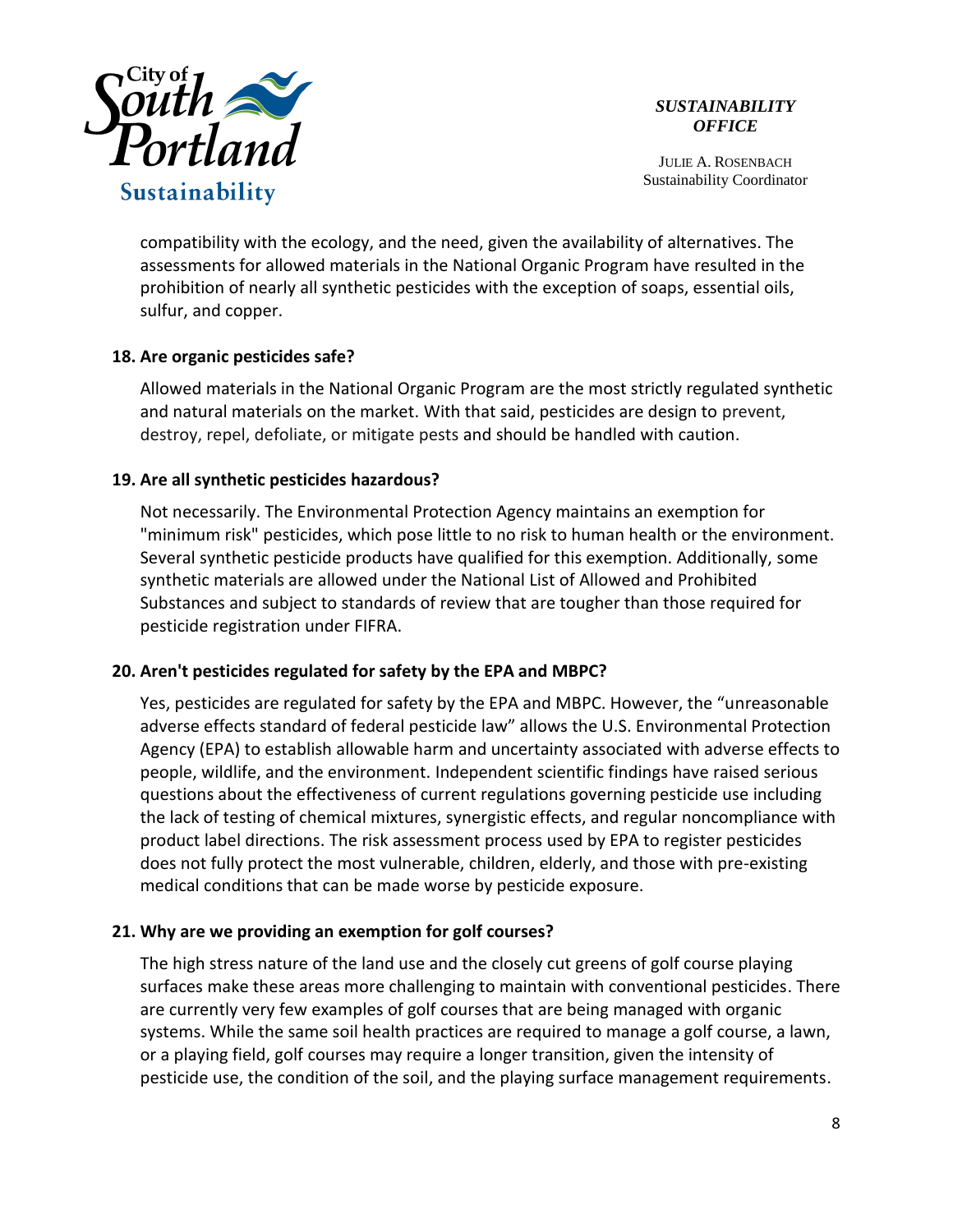

JULIE A. ROSENBACH Sustainability Coordinator

Therefore, the ordinance exempts playing surfaces (with Audubon certification) and provides for a longer phase-in for golf courses.

# **22. If our goal is to reduce toxics in our environment, why not go with Integrated Pest Management (IPM)?**

The proposed ordinance is consistent with an Integrated Pest Management (IPM) decision making process that seeks to identify the pest problem and resolve it by determining the underlying causes and then utilizing mechanical, biological, and structural approaches, with pesticides only as needed. The definition of IPM is broad and there is no oversight or guidance on the use of pesticides. In fact, while IPM was established to stop the prophylactic use of pesticides and limit toxic materials, many have embraced the term while using toxic pesticides for pre-emergent treatments and on a routine basis. An organic land care approach follows the IPM process, emphasizing soil health to support healthy plants, and delineating a set of allowed pesticides as needed.

# **23. Instead of banning the use of most synthetic pesticides, why can't we just implement an education and outreach campaign?**

Education and outreach, while important, does not ensure adherence to, nor does it incentivize, organic practices. It is often difficult for the business sector to transition its operations unless it is clear that there will be a change in practices required by law. With the ordinance in South Portland, and the requirements in place, the business community will respond to ensure full implementation of an organic systems approach to turf management. In short, an ordinance will set the standard.

# **24. Will local businesses be adversely affected?**

 $\overline{a}$ 

Quite the opposite. There is a large area for growth following the ordinance's implementation. A study published in the journal *Environmental Health*<sup>9</sup> identified many accomplishments associated with the implementation of a pesticide ordinance in the City of Toronto. The results show an increase in the number of lawn care companies, a high level of public awareness of the law, a substantial decrease in the number of households applying pesticides, increases in the use of natural lawn care methods, and a very small number of required enforcement actions.

<sup>&</sup>lt;sup>9</sup> "[Municipal bylaw to reduce cosmetic/non-essential pesticide use on household lawns -](http://www.ncbi.nlm.nih.gov/pmc/articles/PMC3224547/) a policy implementation [evaluation,](http://www.ncbi.nlm.nih.gov/pmc/articles/PMC3224547/)" Donald Cole, et. al., Environ Health. 2011; 10: 74, 2011.